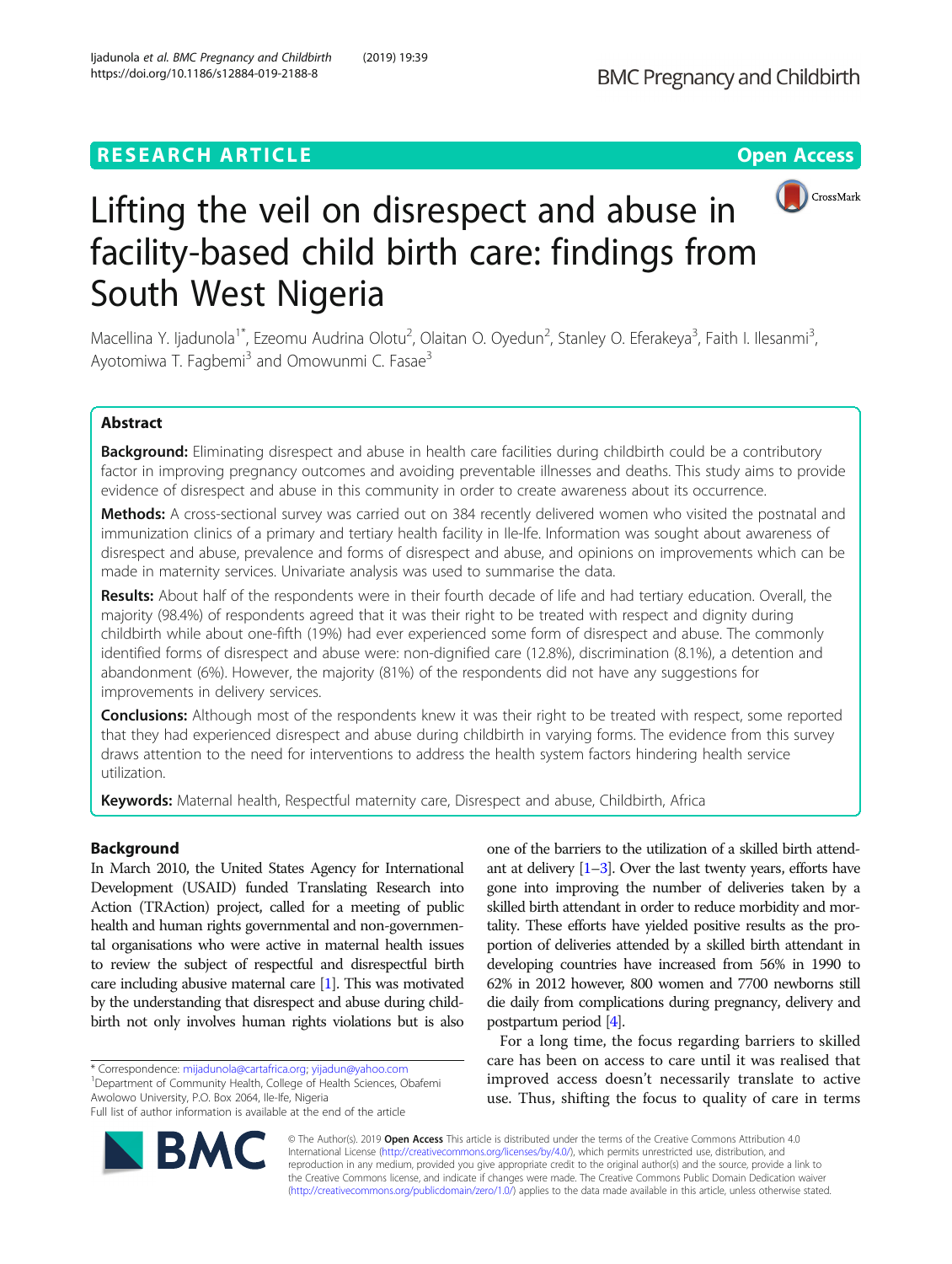of not just the skill of health workers, but also with regards patient's rights and their perceptions of the quality of care they received [[2](#page-6-0), [3](#page-6-0)]. On-going research reveal that pregnancy outcomes are also linked to the experience of care and to reduce preventable illnesses and deaths, health care delivery should not only involve good infrastructure and skill but also proper delivery in a gentle, caring way and with the right attitude [[4\]](#page-6-0).

The World Health Organization (WHO) has defined a quality of care and prepared a framework for providing optimum care for mothers and newborn around the time of pregnancy, delivery and postpartum because they realized that adequate care in this period contributes maximally to saving lives [\[4](#page-6-0)]. According to WHO, Standards for improving the quality of maternal and newborn care in health facilities [[4\]](#page-6-0):

"The quality of care for women and newborns is therefore the degree to which maternal and newborn health services (for individuals and populations) increase the likelihood of timely, appropriate care for the purpose of achieving desired outcomes that are both consistent with current professional knowledge and take into account the preferences and aspirations of individual women and their families".

The framework divides quality of care into two parts: the provider's provision of care and the patient's experience of care. Embedded in the patient's experience of care is a section on standards of care [\[4](#page-6-0)] with one of the domains stating that "women and newborn receive care with respect and preservation of their dignity" [p.3]. This is meant to address all forms of abuse, discrimination, neglect, detainment, and services denial [[2,](#page-6-0) [4\]](#page-6-0).

There have been reports of disrespect and abuse during labour and delivery from around the world and this occurrence has been defined "as interactions or facility conditions that local consensus deems to be humiliating or undignified, and those interactions or conditions that are experi-enced as or intended to be humiliating or undignified" [[5](#page-6-0)]. The seven categories of disrespectful maternity care which have been highlighted by Browser and Hill in their landmark paper on the analysis of disrespect and abuse are: physical and verbal abuse, non-consented clinical care, non-dignified care, discrimination, non-confidential care, abandonment and detainment in a health facility. These may be due to behavioural and structural factors. Evidence from literature suggests that behavioural factors may be linked to learned behaviour from pre-service training, the belief that healthcare workers are acting in the best interest of patients, and a possible lack of commitment to ethics and respect for human right concerns of their patients [[1](#page-6-0), [6](#page-6-0), [7\]](#page-6-0). Furthermore, many authors have also noted that structural challenges including under-staffing, poor pay and poor facility space, may lead to disrespectful maternity care [[2](#page-6-0)]. Disrespect and abuse have been recorded in sub-Saharan Africa. Findings from Kenya revealed that 20% of the women polled reported some form of disrespect and abuse during their maternity care ranging across six categories which includes: non-consented care, abandonment and detainment, non-dignified care, physical abuse and non-confidential care. They perceived they were humiliated when receiving care during their labour and deliveries [[8](#page-6-0)]. In Ghana, a study on exposure to disrespectful maternal care among final year student midwives had 72% opining that maltreatment during labour was a problem and they reported that the occurrence was more in government facilities compared with private facilities. About 80% of respondents also reported that the way women were treated during their labor and delivery influenced their choice of a delivery place, a probable reason why many women decided to deliver at home [[9](#page-6-0)].

Disrespectful and abusive care has also been recorded in Nigeria. Okafor, Ugwu, and Obi in 2012 noted that 98% of their respondents reported one form of disrespectful and abusive care in their last delivery. This ranged from non-consented and non-dignified care to abusive care and abandonment and the commonest was the non-consented care and physical abuse. Non-consented care was carried out for procedures such as episiotomies, blood transfusions and caesarean sections and physical abuse included being beaten, slapped, restrained and tied as well as incidences of sexual abuse by health workers [[10](#page-6-0)]. In Abuja, north-central Nigeria, Bohren et al. interviewed patients, health workers, and other hospital staff who observed patients being slapped, threatened, shouted at and physically restrained while on admission. Although some viewed this type of behavior as unacceptable, however, few of them believed actions like these were necessary in order to motivate the women to comply with care to ensure healthy outcomes. Some alleged that slapping was necessary to give the woman "more strength to push the baby out" [\[7\]](#page-6-0).

In the face of evidence which proves the presence of disrespect and abuse in maternity care, the concept of Respectful Maternal Care (RMC) has evolved from the safe motherhood initiative and supported by USAID along with the White Ribbon Alliance. It is "an approach centred on the individual, based on principles of ethics and respect for human rights, and promotes practices that recognize women's preferences and women's and newborns needs" [\[11](#page-6-0)].

A few studies have shown that some of the victims of disrespectful and abusive maternity care sometimes accept the abuse they get as rightfully deserved, acceptable, and may not recognize any infringement on their fundamental human rights. Some regard this kind of be-havior as "normal" and come to expect it [\[1](#page-6-0), [7](#page-6-0), [9](#page-6-0)].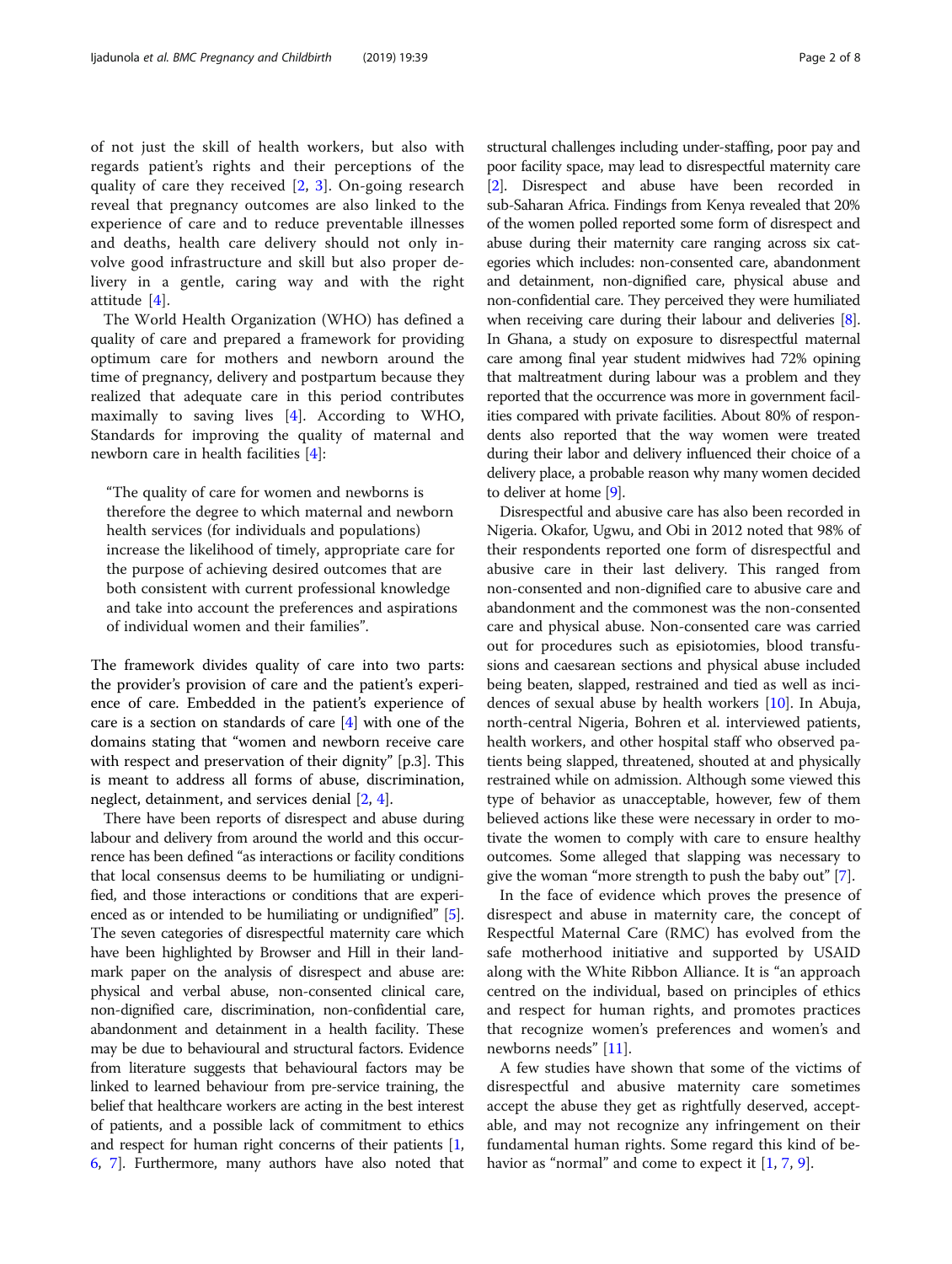In spite of available evidence of disrespect and abuse of women in facility-based childbirth care, there are few interventions geared towards reducing disrespectful and abusive care and promoting respectful maternal care in this environment. There is the need to create awareness by providing data and proof of its occurrence. This study is aimed at providing empirical evidence to support the growing trend of reports from other research sources carried out in other parts of the country and in the West African Sub-region. Studies done in Nigeria are few and none of them provide information about the South West geopolitical zone. It is also aimed at investigating the existence and magnitude of disrespect and abuse of women during childbirth from the client's perspective in health facilities in Ile-Ife, south West Nigeria.

#### Methods

This was a descriptive cross-sectional survey. Respondents were recruited for the survey at the postnatal and immunization clinics of a primary and a tertiary public health facility in Ile-Ife, Osun state and these were women who booked for antenatal care and had facility-based delivery in the selected facilities. Using the WINPEPI software's formula for estimating a proportion and a prevalence of 20% from a similar study in Tanzania, at a 95% confidence level, 5% level of significance and a 20% attrition rate, a minimum sample size of 303 was determined. For a robust analysis, 400 questionnaires were eventually administered. As women presented in the immunization or postnatal clinic, they were recruited by trained research assistants until the sample size of 400 was met. Of the 400 questionnaires administered, 384 were returned completed while 16 were discarded due to mothers not completing the interview and hurrying to leave the facility after receiving clinical care giving a response rate of 96%. Inclusion criteria were all women who had recently had a baby in the last three months while women who did not deliver in the health facilities were excluded. Interviews were conducted for eligible respondents who were serially recruited over a period of two weeks in the order of their registration at the selected clinics.

A pre-tested interviewer-administered semi-structured questionnaire was used to collect information on awareness of respondents about disrespect and abuse among women who had facility-based childbirth and the prevalence of this disrespect and abuse. Prevalence was defined as "ever experience" of disrespect during childbirth for each respondent interviewed. Questions were also asked about the different forms of disrespect and abuse they had experienced as well as their opinion on areas for improvement in maternity services. The questionnaires were administered by trained interviewers and the questions were translated into the Yoruba language and back-translated into the English language to ensure accuracy in the portrayal of the intended meaning. Interviews were conducted in the Yoruba language for those who could not speak the English language. Participation was voluntary, confidentiality was assured and verbal consent was obtained from respondents before interviews were conducted.

Data were field edited then entered and analysed using SPSS version 17. Univariate analysis to generate frequency tables was performed for socio-demographic characteristics, awareness about disrespect and abuse in facility-based childbirth, the prevalence of disrespect and abuse, the different forms of disrespect and abuse they experienced and their opinion regarding areas of improvement in maternity services. Responses to open-ended questions were grouped into similar categories, transformed into quantitative variables then frequencies were determined.

#### **Results**

A total of 384 women were recruited into the study. Their ages ranged from 15 years to more than 50 years with more than half of them  $(51\%, N = 177)$  in the 30-39 year age group. Another half of them  $(52.7\%, N = 202)$ had a tertiary education while almost half (49.2%,  $N =$ 189) were either artisans or traders. More than 7 in 10 of them were Christians and more than 8 in 10 were Yoruba (Table [1\)](#page-3-0).

As shown in Table [2,](#page-3-0) more than 9 in 10 of them said that it was not culturally acceptable to be disrespected or abused during childbirth. About the same proportion agreed that it was their right to be treated with respect and dignity while 11% ( $N = 44$ ) of them reported knowing someone who had been treated disrespectfully or abused during childbirth.

Table [3,](#page-4-0) which was developed from the question "Have you ever been disrespected or abused during maternity care?" revealed that one-fifth (19%,  $N = 73$ ) of respondents had ever experienced disrespect and abuse during childbirth. In Table [4](#page-4-0), respondents identified the different forms of disrespect and abuse they had experienced. The commonest form was the non-dignified care (12.8%,  $N = 49$ ) followed by discrimination (8.1%,  $N = 31$ ) and the least identified was physical abuse (1.6%,  $N = 6$ ).

Different forms of physical abuse were experienced by 6 out of the 384 respondents which include being pinched or beaten (50%,  $N = 3$ ) respectively while 33.3%,  $N = 2$  were either slapped or sexually abused (Table [5](#page-4-0)).

The forms of non-consented care are shown in Table [6](#page-4-0), as experienced by 18 out of 384 respondents, and was more commonly about lack of information on the care received  $(77.8\%, N = 14)$ .

Table [7](#page-5-0) describes the non-confidential care received among respondents. The commonest was about asking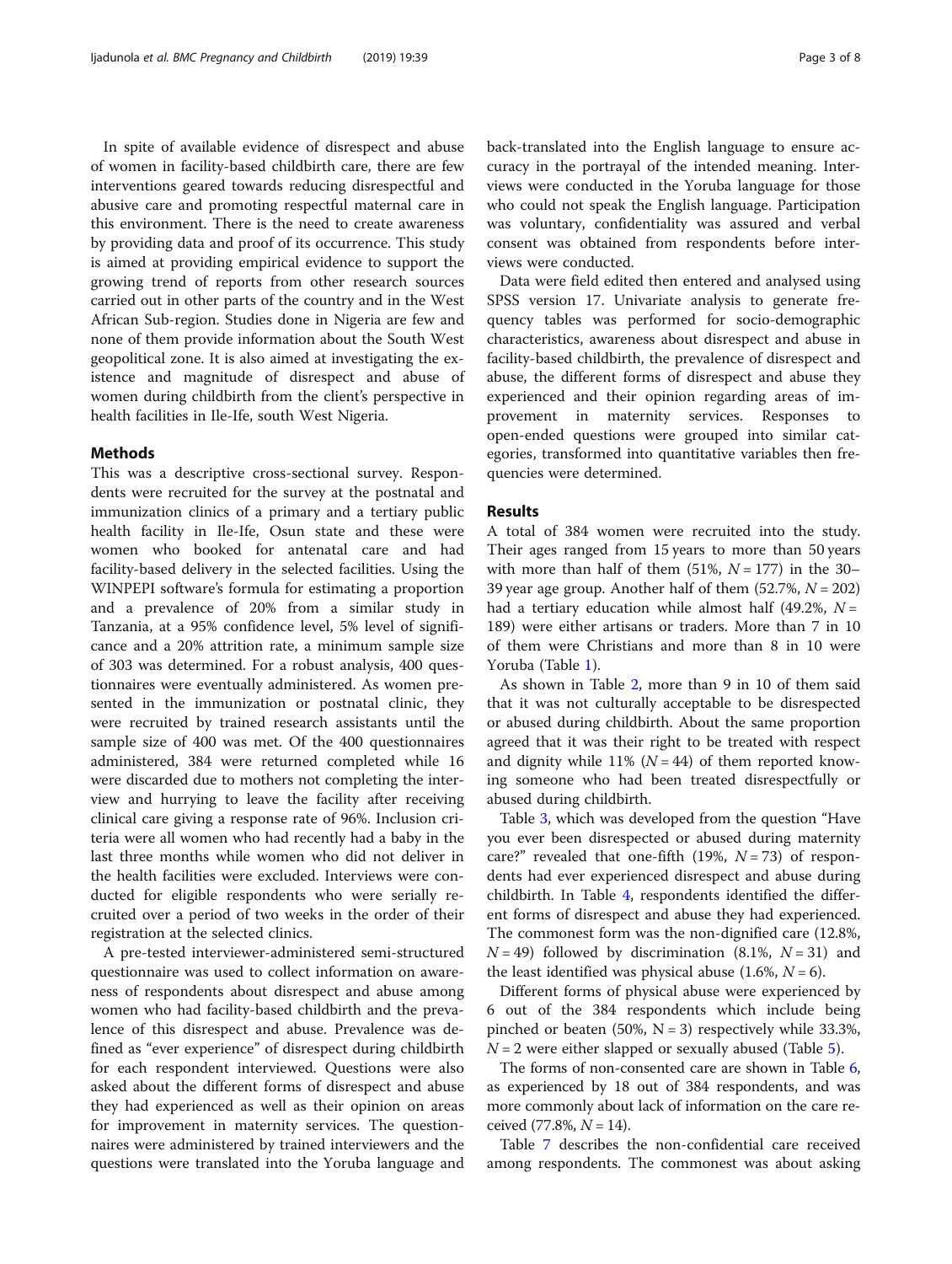<span id="page-3-0"></span>Table 1 Socio-demographic characteristics

| Variable         | Frequency (384) | Percentage (%) |
|------------------|-----------------|----------------|
| Age-group(years) |                 |                |
| $15 - 20$        | 12              | 3.5            |
| $21 - 29$        | 144             | 41.5           |
| $30 - 39$        | 177             | 51.0           |
| $40 - 49$        | 13              | 3.7            |
| > 50             | 1               | 0.3            |
| Education        |                 |                |
| No formal        | $\overline{4}$  | 0.8            |
| Primary          | 18              | 4.7            |
| Secondary        | 123             | 32.1           |
| Tertiary         | 202             | 52.7           |
| Post-tertiary    | 37              | 9.7            |
| Occupation       |                 |                |
| Artisan/Trader   | 189             | 49.2           |
| Professional     | 110             | 28.6           |
| Corper/Student   | 37              | 9.6            |
| Housewife/None   | 45              | 11.7           |
| Clergy/Police    | 3               | 0.8            |
| Religion         |                 |                |
| Christianity     | 306             | 79.9           |
| Islam            | 75              | 19.5           |
| Others           | 3               | 0.8            |
| Ethnicity        |                 |                |
| Yoruba           | 335             | 87.2           |
| Hausa            | 6               | 1.6            |
| Igbo             | 30              | 7.8            |
| Others           | 13              | 3.4            |

private questions in the presence of other patient or healthcare workers not directly providing service to respondents (60%) while the least was taking delivery in the presence of other patients and their relatives (15%).

Table [8](#page-5-0) described the different forms of abandonment and detention and 7 in 10 of the respondents who experienced disrespect and abuse said they were left unattended during delivery and were denied necessary care which they expected in form of prompt response when they requested for medical attention or the constant presence of healthcare workers in the delivery room. Out of the 23 women who responded to question on

being detained due to inability to pay hospital fees, 2 said yes, they had been detained.

In Table [9,](#page-5-0) the non-dignified care which occurred most was being shouted at (59.2%) while the use of harsh tone and words was a close second (49%). The least form was being threatened (6.1%).

Regarding forms of discrimination, Table [10](#page-5-0) showed that perceived discrimination occurred most commonly due to economic status (38.7%) and least commonly due to HIV/AIDS status (6.5%).

Table [11](#page-6-0) summarises the suggestions by respondents on improvement of maternity services in three areas: ANC services, delivery services and attitude of staff. In the three areas, 20 to 25% of respondents suggested promptness of services, improved care and increased staffing as ways to improve maternity services.

#### **Discussion**

As demonstrated by this study, obstetric abuse is a reality that occurs against women delivering in identified facilities in Ile-Ife that might hinder achieving the coverage goals for reducing maternal mortality. This study found the prevalence of disrespect and abuse during childbirth in a local government area in Ile-Ife to be 19%, similar to findings in other studies conducted in Tanzania [[12\]](#page-6-0) and Kenya [[6\]](#page-6-0) reporting a prevalence of 19.5 and 20% respectively. However, a study conducted in Enugu, South Eastern Nigeria [\[10](#page-6-0)] reported a prevalence of 98 % suggesting a possible regional or cultural link with respectful maternal care.

This prevalence was despite a high level of awareness by respondents of abuse during childbirth being culturally unacceptable (97.0%), a finding in congruence with Nigeria's adopted National Standard of Care for Public health facilities, the Charter on Universal Rights of Childbearing Women which does not condone disrespect and abuse in childbearing [\[2](#page-6-0)]. An even higher proportion (98.4%) considered respectful and dignifying maternal care a right during childbirth, again, a typical finding in other studies where respectful maternal care is considered a fundamental right of women [\[13,](#page-6-0) [14\]](#page-7-0).

Just over 10% of respondents reported knowing someone who had been abused during childbirth which is much lower than reported by midwifery students in Ghana who reported witnessing obstetric abuse at a much higher rate (78.0%) in the maternity rooms [\[9](#page-6-0)]. This difference may be due, in part, to the proximity of

Table 2 Awareness of disrespect and abuse

| Variable                                                                      | Yes (%)    | NO (%)     |
|-------------------------------------------------------------------------------|------------|------------|
| Is it culturally acceptable to be disrespected and abused during childbirth?  | 13 (3.4)   | 371 (96.6) |
| Do you have a right to be treated with respect and dignity during childbirth? | 378 (98.4) | 6(1.6)     |
| Do you know anyone treated with disrespect and abuse during childbirth?       | 44 (11.1)  | 340 (88.5) |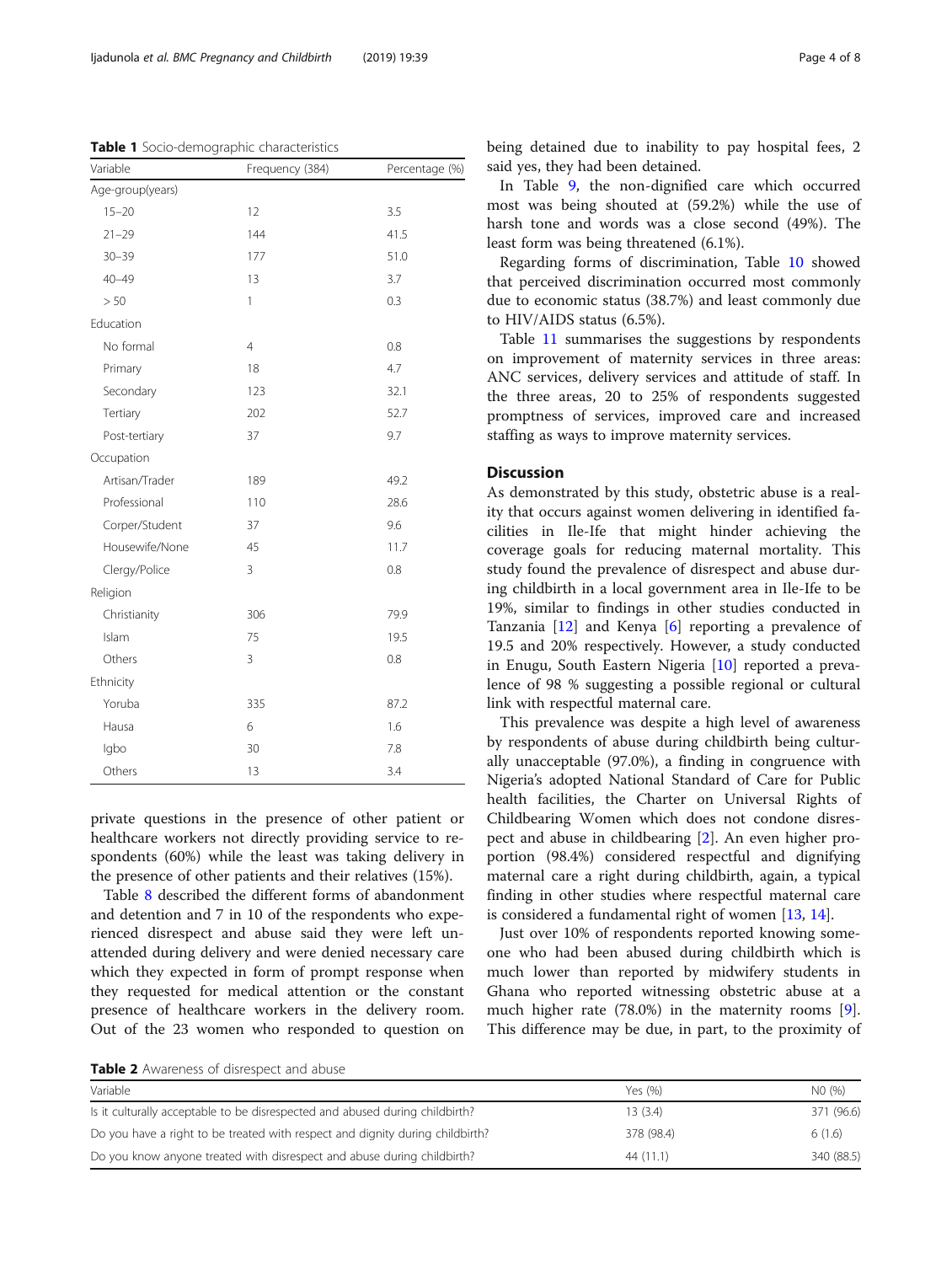<span id="page-4-0"></span>Table 3 Prevalence of disrespect and abuse

| Variable | Frequency (384) | Percentage (%) |
|----------|-----------------|----------------|
| Yes      |                 | 191            |
| No       | 311             | 88.9           |

midwifery students to the childbirth process and low reporting by women who may consider the process as normal or try to move on from an unpleasant experience.

This study found non-dignified care to be the highest form of abuse reported at 12.8% and this was typified, from the opinion of respondents, as being shouted at, use of harsh words or tone or being insulted during the birth process. Present but much less reported was intentional humiliation and threats. Because treatment with dignity determines to a great extent utilization of these facilities, women who have received non-dignified care may prefer to deliver elsewhere. Being discriminated against on account of socio-demographics like economic status, age, educational level, ethnicity, marital and HIV status was also a key finding in this study which is supported by findings in nearby Ibadan, Nigeria that found an association between experience of violence and socioeconomic status [[15\]](#page-7-0), however, Innocent et al. in Enugu, Nigeria did not find any significant association between maternal socio-demographic and disrespectful maternal care. Despite being reported as a distasteful practice in facility-based delivery [\[4](#page-6-0), [10\]](#page-6-0), abandonment was also reported by 6% of the respondents, generally as being left unattended or denied necessary care with

|  | Table 4 Identified forms of disrespect and abuse |  |  |  |  |  |
|--|--------------------------------------------------|--|--|--|--|--|
|--|--------------------------------------------------|--|--|--|--|--|

| Variable              | Frequency (384) | Percentage (%) |
|-----------------------|-----------------|----------------|
| Physical abuse        |                 |                |
| Yes                   | 6               | 1.6            |
| No                    | 378             | 98.4           |
| Non-consented care    |                 |                |
| Yes                   | 18              | 4.7            |
| No                    | 366             | 95.3           |
| Non-confidential care |                 |                |
| Yes                   | 20              | 5.2            |
| No                    | 364             | 94.8           |
| Non-dignified care    |                 |                |
| Yes                   | 49              | 12.8           |
| No                    | 335             | 87.2           |
| Abandonment           |                 |                |
| Yes                   | 23              | 6.0            |
| No                    | 361             | 94.0           |
| Discrimination        |                 |                |
| Yes                   | 31              | 8.1            |
| No                    | 353             | 91.9           |

| $P: G \rightarrow G: G \rightarrow G$ |                |                |  |  |
|---------------------------------------|----------------|----------------|--|--|
| Variable                              | Frequency (6)  | Percentage (%) |  |  |
| Slapped                               |                |                |  |  |
| Yes                                   | 2              | 33.3           |  |  |
| No                                    | $\overline{4}$ | 66.7           |  |  |
| Pinched                               |                |                |  |  |
| Yes                                   | 3              | 50.0           |  |  |
| No                                    | 3              | 50.0           |  |  |
| Beaten                                |                |                |  |  |
| Yes                                   | 3              | 50.0           |  |  |
| No                                    | 3              | 50.0           |  |  |
| Sexual abuse                          |                |                |  |  |
| Yes                                   | 2              | 33.3           |  |  |
| No                                    | $\overline{4}$ | 66.7           |  |  |

fewer reports of lack of encouragement during delivery and detainment on account of inability to pay for services. Non-confidential care, which is an unacceptable breach of the code of ethics in healthcare, was found in this study to include being asked private questions publicly, physical examination without a screen and delivery in public view. The report of non-consented care due to inadequate information about care and procedures was low and this may be as a result of increasing awareness among healthcare providers that non-consented care may result in litigation. Physical abuse, however, was least reported by respondents (1.6%) mainly as being pinched, beaten, slapped or sexually abused, however, a single occurrence of sexual abuse is an important issue which needs to be highlighted. These findings are proportionately similar to findings in Kenya [\[8](#page-6-0)] and Tanzania [\[12](#page-6-0), [16\]](#page-7-0) though findings from this study seem significantly less than those found in these climes, again likely due to a rising awareness of litigation among care providers.

Respondents in this study suggested kindness from care providers and prompt service as a recipe for improving maternal services, particularly antenatal and delivery services, which are important ways of not stereotyping violence as a part of obstetric care as

Table 6 Forms of non-consented care experienced during last labour and delivery

| Variable              | Frequency (18)                 | Percentage (%) |
|-----------------------|--------------------------------|----------------|
| Procedures/Operations |                                |                |
| Yes                   | 5                              | 27.8           |
| No                    | 13                             | 72.2           |
|                       | Lack of information about care |                |
| Yes                   | 14                             | 77.8           |
| Nο                    | 4                              | 22.2           |

|           |  |  | Table 5 Forms of physical abuse experienced during the last |  |  |
|-----------|--|--|-------------------------------------------------------------|--|--|
| pregnancy |  |  |                                                             |  |  |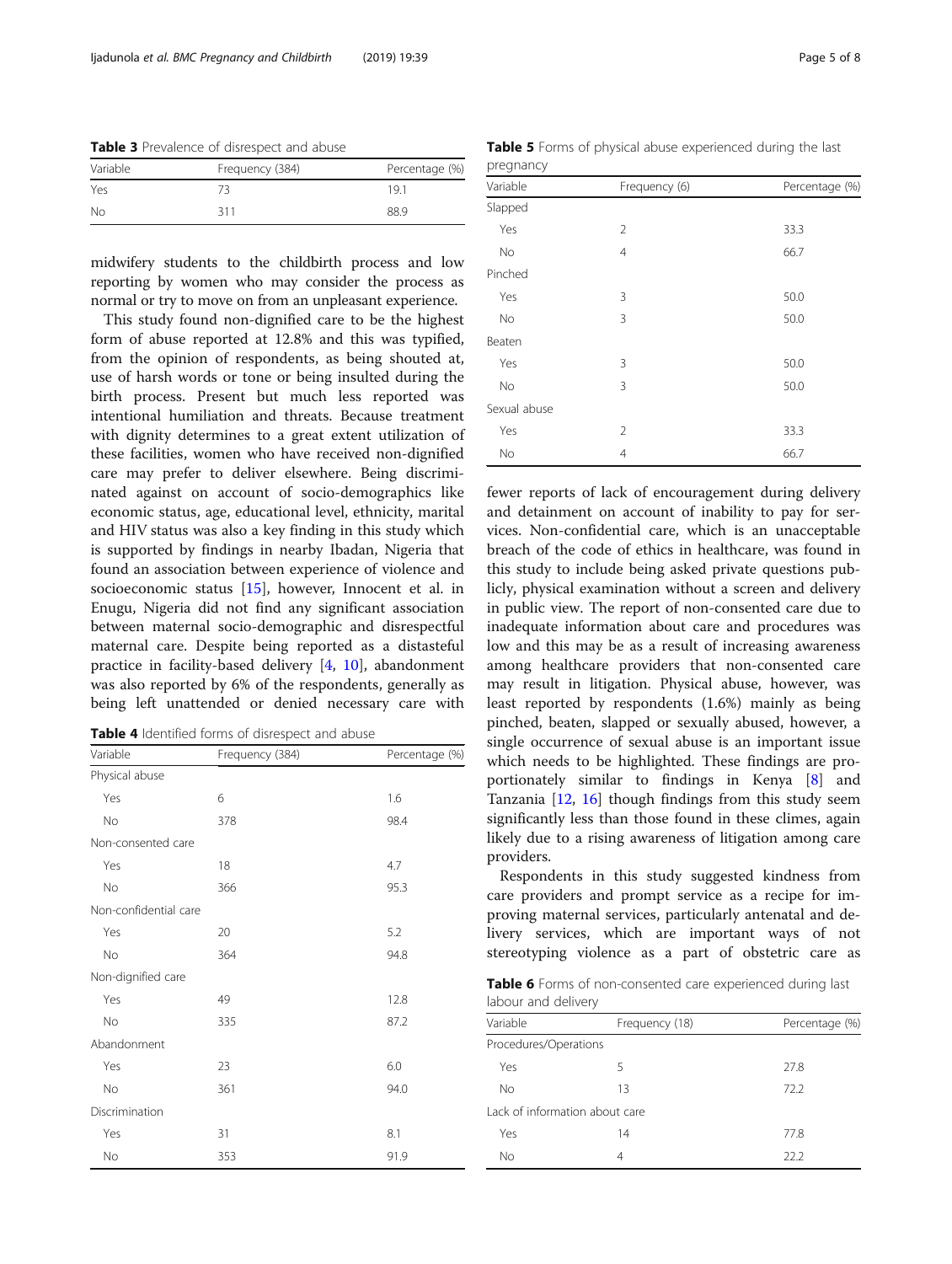<span id="page-5-0"></span>Table 7 Forms of non-confidential care experienced during last labour and delivery

| Variable                                          | Frequency (20) | Percentage (%) |  |
|---------------------------------------------------|----------------|----------------|--|
| Examined without a screen or partition            |                |                |  |
| Yes                                               | 7              | 35.0           |  |
| <b>No</b>                                         | 13             | 65.0           |  |
| Unduly exposed during an examination              |                |                |  |
| Yes                                               | 7              | 35.0           |  |
| <b>No</b>                                         | 13             | 65.0           |  |
| Asked private questions in the presence of others |                |                |  |
| Yes                                               | 12             | 60.0           |  |
| <b>No</b>                                         | 8              | 40.0           |  |
| Delivery in view of the public                    |                |                |  |
| Yes                                               | 3              | 15.0           |  |
| No                                                | 17             | 85.0           |  |

suggested in other studies [[14\]](#page-7-0). Increased staffing was also suggested, in keeping with identified policy approaches to reducing disrespectful maternal care [\[2](#page-6-0), [4](#page-6-0)].

Exit interviews were conducted for women who had live born children and were attending postnatal clinics or who brought their children for immunization. Possible limitations of this includes exclusion of the experience of mothers who had stillbirth or and early neonatal death, recall bias and social-desirability bias whereby respondents are likely to give information considered favourable. Another bias which could have occurred is in relation to recruitment (selection) bias as some of the respondents were recruited from postnatal clinics which mothers who may have encountered disrespect and abuse during their deliveries may be unwilling to attend. As women deliver in both formal and informal delivery facilities in Ile-Ife, the demographics of women attending the clinics selected may not completely reflect the

Table 8 Forms of abandonment and detention experienced during last labour and delivery

| Variable                         | Frequency (23) | Percentage |
|----------------------------------|----------------|------------|
|                                  |                |            |
| Left unattended to               |                |            |
| Yes                              | 18             | 78.3       |
| <b>No</b>                        | 5              | 21.7       |
| No encouragement during delivery |                |            |
| Yes                              | 6              | 26.1       |
| No.                              | 17             | 73.9       |
| Denied necessary care            |                |            |
| Yes                              | 17             | 73.9       |
| <b>No</b>                        | 6              | 26.1       |
| Detained for lack of payment     |                |            |
| Yes                              | 2              | 8.7        |
| No                               | 21             | 91.3       |
|                                  |                |            |

| labour and delivery |                |                |  |  |  |  |
|---------------------|----------------|----------------|--|--|--|--|
| Variable            | Frequency (49) | Percentage (%) |  |  |  |  |
| Shouted at          |                |                |  |  |  |  |
| Yes                 | 29             | 59.2           |  |  |  |  |
| <b>No</b>           | 20             | 40.8           |  |  |  |  |
| Insulted            |                |                |  |  |  |  |
| Yes                 | 22             | 44.9           |  |  |  |  |
| <b>No</b>           | 27             | 55.1           |  |  |  |  |
| Threatened          |                |                |  |  |  |  |
| Yes                 | 3              | 6.1            |  |  |  |  |
| No                  | 46             | 93.9           |  |  |  |  |

Yes 24 49.0 No 25 51.0

Yes 7 14.3 No 42 85.7

Use of harsh words/tone of voice

Intentionally humiliated

demographics of pregnant women in city, and this is a possible limitation to the generalizability of the study. Also, in considering disrespect and abuse as a single item, this conflation may have a possible effect on study validity. A qualitative study could also have been conducted to provide in-depth information regarding the topic beyond the a priori list of categories of disrespect

Table 10 Perceived basis for discrimination experienced during last labour and delivery

| Variable          | Frequency (31) | Percentage (%) |
|-------------------|----------------|----------------|
| Age               |                |                |
| Yes               | 7              | 22.6           |
| No                | 24             | 77.4           |
| Marital status    |                |                |
| Yes               | $\overline{4}$ | 12.9           |
| No                | 27             | 87.1           |
| Educational level |                |                |
| Yes               | 6              | 19.4           |
| No                | 25             | 80.6           |
| Economic status   |                |                |
| Yes               | 12             | 38.7           |
| No                | 19             | 61.3           |
| Ethnicity         |                |                |
| Yes               | 5              | 16.1           |
| No                | 26             | 83.9           |
| HIV/AIDS status   |                |                |
| Yes               | $\overline{2}$ | 6.5            |
| No                | 29             | 93.5           |

Table 9 Forms of non-dignified care experienced during last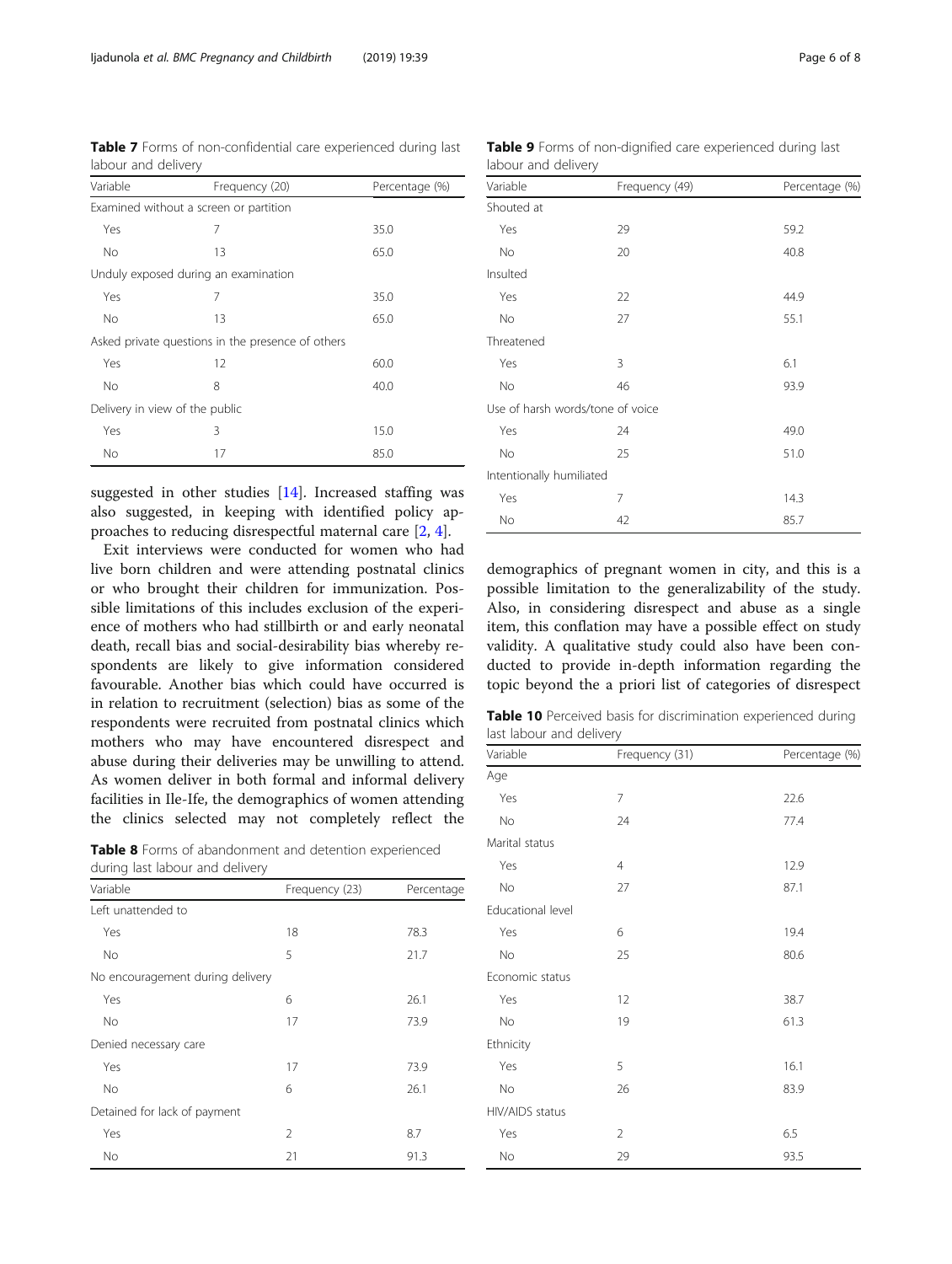<span id="page-6-0"></span>Table 11 Suggested improvement to maternity services

| Variable          | Frequency (384) | Percentage(%) |
|-------------------|-----------------|---------------|
| ANC services      |                 |               |
| Be Prompt         | 25              | 6.6           |
| Improved care     | 41              | 10.7          |
| More staff        | 31              | 8.1           |
| No suggestions    | 287             | 74.7          |
| Delivery services |                 |               |
| Be Prompt         | 19              | 4.9           |
| Improved care     | 37              | 9.6           |
| More staff        | 17              | 4.4           |
| No suggestions    | 311             | 81.0          |
| Attitude of staff |                 |               |
| Be Prompt         | 9               | 2.3           |
| Be kind           | 77              | 20.1          |
| No suggestions    | 297             | 77.5          |

and abuse that were used for the survey. Lastly, discarded responses from the few respondents who were rushing to leave the clinic after receiving services may also pose a limitation.

### Conclusion

This survey revealed varying forms of the occurrence of disrespect and abuse during childbirth in health facilities in this community. It adds to the growing evidence which reveals that poor access to health care services might also be as a result of treatment received by women in these facilities and draws attention to the need for interventions to address the system factors hindering health services utilization.

#### Abbreviations

AIDS: Acquired Immune Deficiency Syndrome; ANC: Ante-Natal Care; HIV: Human lmmuno-deficiency Virus; RMC: Respectful Maternal Care; SPSS: Statistical Package for Social Sciences; TRAction: Translating Research into Action; USAID: United States Agency for International Development; WHO: World Health Organization

#### Acknowledgments

We acknowledge the participants in this study for their cooperation in providing the necessary information.

#### Funding

Not applicable.

#### Availability of data and materials

The datasets used and/or analysed during this study are available from the corresponding author on reasonable request.

#### Author's contributions

MYI is the PI and was involved in the concept design of the research title, drafting, reorganization and revision of the manuscript. EAO, OO, ESO, IFI, FAT, and FOC were all involved in data collection, analysis, and revision of the manuscript. All authors have read and approved the final manuscript.

#### Ethics approval and consent to participate

Ethical approval was given by the Research and Ethics Committee of the Institute of Public Health, Obafemi Awolowo University, and protocol number IPHOAU/12/99. Verbal consent was obtained from each participant prior to data collection as well as the legal guardian of those less than 18 years. This was also approved by the Ethics and Research Committee.

#### Consent for publication

Not applicable.

#### Competing interests

The authors declare that they have no competing interest.

#### Publisher's Note

Springer Nature remains neutral with regard to jurisdictional claims in published maps and institutional affiliations.

#### Author details

<sup>1</sup>Department of Community Health, College of Health Sciences, Obafemi Awolowo University, P.O. Box 2064, Ile-Ife, Nigeria. <sup>2</sup>Department of Community Health, Obafemi Awolowo University Teaching Hospitals Complex, Ile-Ife, Nigeria. <sup>3</sup>Obafemi Awolowo University, Ile-Ife, Nigeria

#### Received: 10 December 2018 Accepted: 10 January 2019 Published online: 22 January 2019

#### References

- 1. Bowser D, Hill K. Exploring Evidence for Disrespect and Abuse in Facility-Based Childbirth Report of a Landscape Analysis. Harvard Sch Public Heal Univ Res Co, LLC [Internet]. 2010:1–57.
- 2. Hastings MB. Pulling back the curtain on disrespect and abuse: the movement to ensure respectful maternity care. White Ribb Alliance. 2015:1–8.
- 3. Warren C, Njuki R, Abuya T, Ndwiga C, Maingi G, Serwanga J, et al. Study protocol for promoting respectful maternity care initiative to assess, measure and design interventions to reduce disrespect and abuse during childbirth in Kenya. BMC Pregnancy Childbirth [Internet]. 2013;13:21. Available from: [http://bmcpregnancychildbirth.biomedcentral.com/articles/](http://bmcpregnancychildbirth.biomedcentral.com/articles/10.1186/1471-2393-13-21) [10.1186/1471-2393-13-21](http://bmcpregnancychildbirth.biomedcentral.com/articles/10.1186/1471-2393-13-21)
- 4. World Health Organization. Standards for improving the quality of maternal and newborn care in health facilities; 2016. p. 73. Available from: <http://www.who.int/iris/handle/10665/249155>
- 5. Freedman LP, Ramsey K, Abuya T, Bellows B, Ndwiga C, Warren CE, et al. Defining disrespect and abuse of women in childbirth: a research, policy and rights agenda. Bull World Health Organ. 2014;92:915–7.
- 6. Bohren MA, Vogel JP, Hunter EC, Lutsiv O, Makh SK, Souza JP, et al. The mistreatment of women during childbirth in health facilities globally: a mixedmethods systematic review. Jewkes R, editor. PLoS Med. 2015;12:e1001847.
- 7. Bohren MA, Vogel JP, Tunçalp Ö, Fawole B, Titiloye MA, Olutayo AO, et al. "By slapping their laps, the patient will know that you truly care for her": a qualitative study on social norms and acceptability of the mistreatment of women during childbirth in Abuja, Nigeria. SSM - Popul. Heal. [internet]. Elsevier. 2016;2:640–55 Available from: [https://doi.org/10.1016/j.ssmph.2016.07.003.](https://doi.org/10.1016/j.ssmph.2016.07.003)
- 8. Abuya T, Warren CE, Miller N, Njuki R, Ndwiga C, Maranga A, et al. Exploring the prevalence of disrespect and abuse during childbirth in Kenya. PLoS One. 2015;10:1–8.
- 9. Moyer CA, Rominski S, Nakua EK, Dzomeku VM, Agyei-Baffour P, Lori JR. Exposure to disrespectful patient care during training: data from midwifery students at 15 midwifery schools in Ghana. Midwifery [Internet]. Elsevier; 2016;41:39–44. Available from: <https://doi.org/10.1016/j.midw.2016.07.009>
- 10. Okafor II, Ugwu EO, Obi SN. Disrespect and abuse during facility-based childbirth in a low-income country. Int. J. Gynecol. Obstet. [Internet]. International Federation of Gynecology and Obstetrics. 2014;128:110–3 Available from: [https://doi.org/10.1016/j.ijgo.2014.08.015.](https://doi.org/10.1016/j.ijgo.2014.08.015)
- 11. Reis V, Deller B, Carr CC, Smith J. Respectful Maternity Care: Country Experiences. Surv Rep. [Internet]. 2012;1–42. Available from: [https://www.](https://www.k4health.org/sites/default/files/RMCSurvey%20Report_0.pdf) [k4health.org/sites/default/files/RMCSurvey Report\\_0.pdf.](https://www.k4health.org/sites/default/files/RMCSurvey%20Report_0.pdf)
- 12. Kruk M, Kujawski S, Mbaruku G, Ramsey K, Moyo W. Freedman. Disrespectful and abusive treatment during facility delivery in Tanzania: a facility and community survey. Health Policy Plan. 2014:1–8.
- 13. Vogel JP, Bohren MA, Tunçalp Ö, Oladapo OT, Adanu RM, Baldé MD, et al. How women are treated during facility-based childbirth: development and